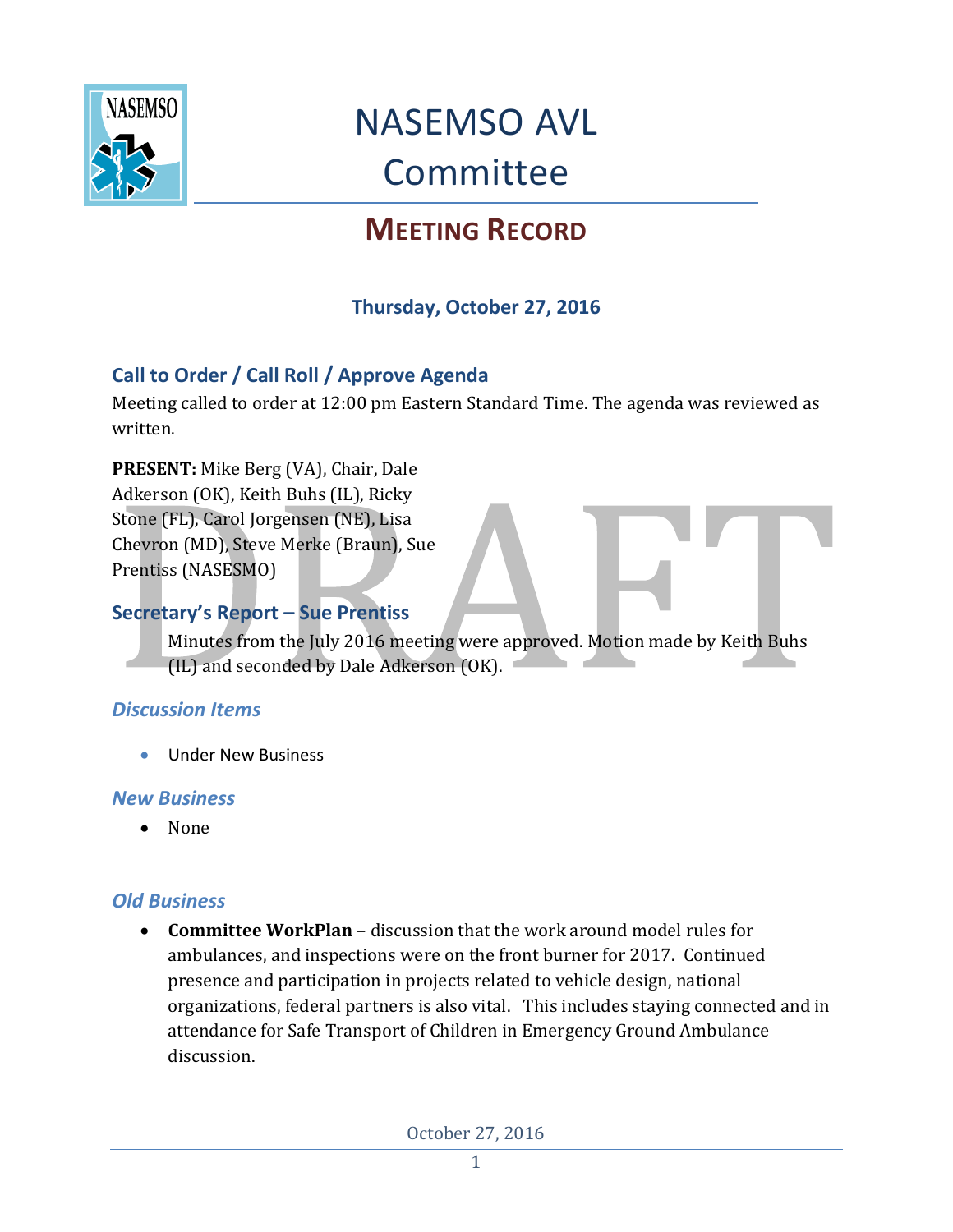**NFPA 1917** – Chairmen Berg is a member of committee and attended the meeting working on the 2019 Version, #3. In addition he is Chair of the Patient Compartment Chapter 6. The meeting was held in Kansas City to review all the public comments, over 140 were received.

See "Task List" for 2016

| <b>Task List</b>                                                                                                                                                                                                                                                                   |                                                                                                     |                                                   |                                                                                                          |
|------------------------------------------------------------------------------------------------------------------------------------------------------------------------------------------------------------------------------------------------------------------------------------|-----------------------------------------------------------------------------------------------------|---------------------------------------------------|----------------------------------------------------------------------------------------------------------|
| <b>TASKS</b>                                                                                                                                                                                                                                                                       | <b>RESPONSIBLE</b><br>PARTY(IES)                                                                    | <b>TARGET</b><br><b>COMPLETION</b><br><b>DATE</b> | <b>BUDGET</b><br><b>NEEDS</b>                                                                            |
| <b>Task 1</b> – Continue to participate in Committees/Projects related to<br>ambulance vehicle design, national organizations, and Federal Partners as<br>requested & appropriate.<br>(CAP 1, Task 1-B & 1-D)                                                                      | Michael Berg, Jay<br>Bradshaw, Sue<br>Prentiss, Dia Gainor                                          | Ongoing                                           | <b>Travel</b> to<br>standards<br>development<br>organizations<br>meetings x6<br>person trips<br>per year |
| Task 2 – Develop Model Rules for Ambulance Vehicle Design<br>(CAP 1, Task 1-B)                                                                                                                                                                                                     | <b>Full Committee</b>                                                                               | 9/15                                              | Yes, funds<br>remaining in<br><b>MRAVD</b>                                                               |
| Task 3 – Identification of existing and development of model laws and rules<br>addressing legal recognition of agencies licensed in adjacent states when<br>operating in another state in day-to-day and non-disaster situations.<br>(CAP 1, Task 1-D, 3-E, and possibly Task 1-C) | Committee members<br>will contribute their<br>own and two<br>neighboring states'<br>rules to start. | 9/15                                              | Staff support                                                                                            |
| Task 4 – In conjunction with the PEC Council, correspond with NHTSA<br>about follow up on the resolution related to "Safe Transport of Children in<br><b>Emergency Ground Ambulances"</b><br>CAP 1, Task 1-F                                                                       | Committee<br>communication                                                                          | 3/15                                              | Staff support                                                                                            |
|                                                                                                                                                                                                                                                                                    |                                                                                                     |                                                   |                                                                                                          |

- **Remount versus Refurbish** Chairmen Berg discussed the Remount versus Refurbish issue and the relationship between NFPA 19197 and 1912, in which this is addressed for Fire Trucks. Both 1917 and CAAS GVS 1.0 would address this matter.
- **Model Rules Inspection Subcommittee**  Keith Buhs, Lisa Chevron and Dale Adkerson had volunteered to work on this at the Fall NASEMSO meeting. The group has met and set up an initial plan. Keith Buhs reported for the group. Steve Merke volunteered to lead a subcommittee on Ambulance Design specifically, Dale Adkerson joined in as well.
- **AVL Survey Update** Sue Prentiss reported that we had now met and exceeded the number of responses that were needed for this survey. Thanks to all that completed the survey as well as prompted others to do so. Sue reviewed a few of the responses for discussion. Copy of powerpoint attached. Under the question about "unresolved issues" with out of state agencies, differences in equipment and protocols were noted more then once, felt there was a relationship to model work.

There would not be a meeting in November and possibly December due to the holiday season.

Next meeting January 27, 2017 noon, reminder to be sent

October 27, 2016